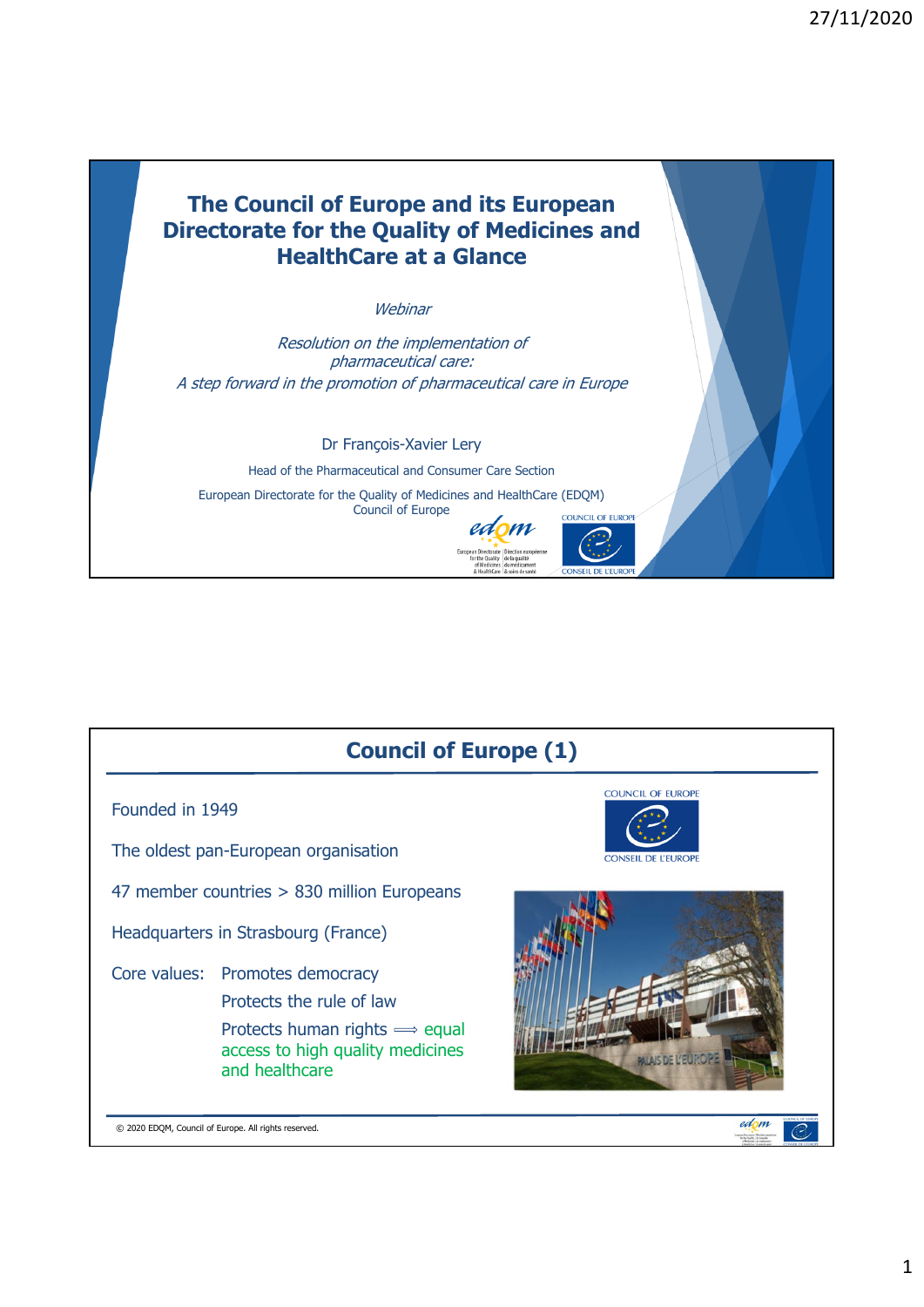

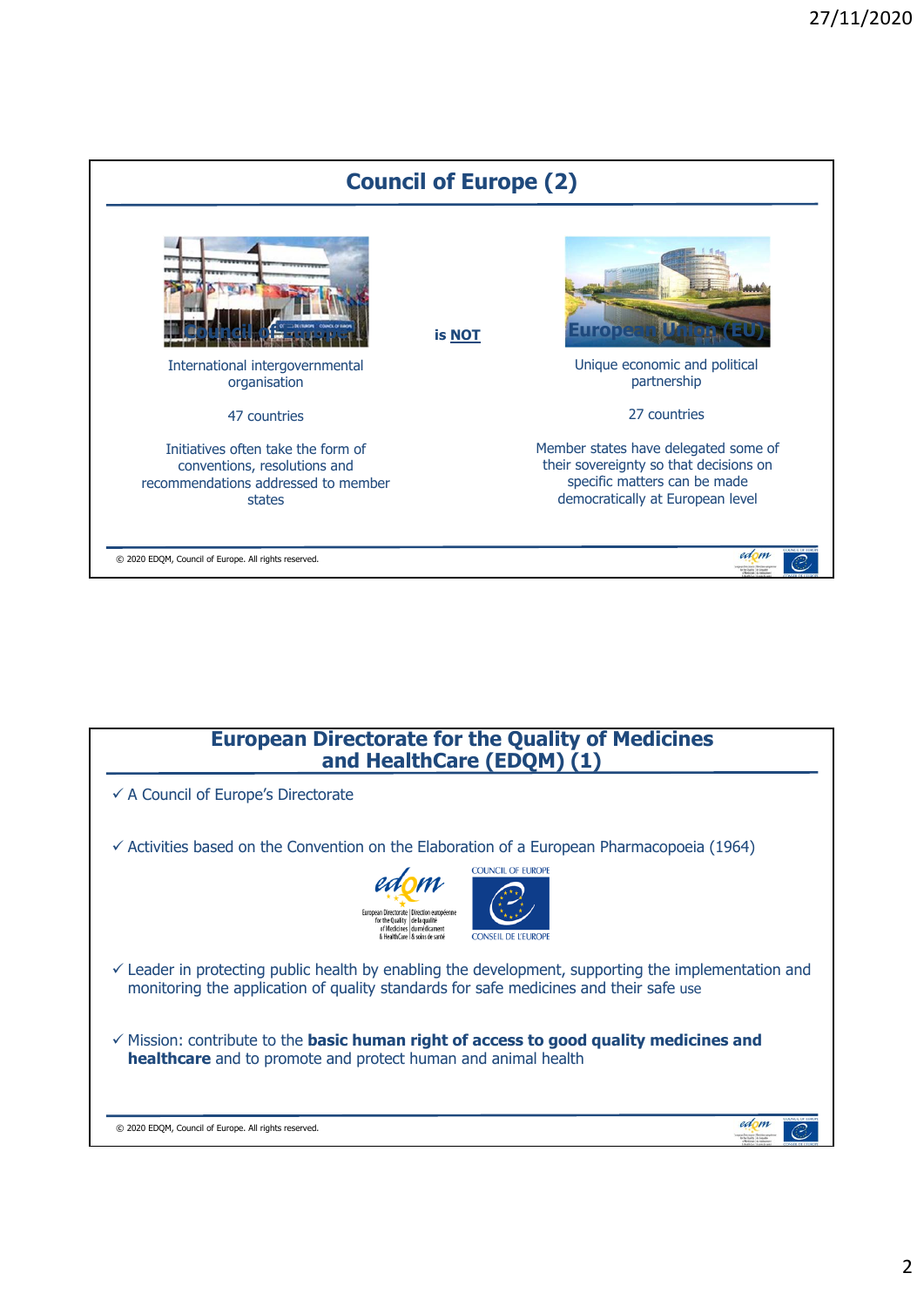

## **Committee of Experts on Quality and Safety Standards for Pharmaceutical Practices and Pharmaceutical Care (CD-P-PH/PC)**

 **Mission:** standard setting in the domain of safe and appropriate use of medicines in hospital and community pharmacy settings **2 main focus areas:** Pharmaceutical practices: operational/ technical activities (Resolution CM/Res(2016)2 on Good **Reconstitution** Practices in Health Care Establishments for Medicinal Products for Parenteral Use and Guidelines for Best Practices for **Automated Dose Dispensing**) Pharmaceutical care (PC): activities related to **clinical pharmacy** practice (e.g. PC quality indicators; pharmaceutical care resolution) **Members:** representatives from competent health authorities of states parties to the Convention on the Elaboration of a European Pharmacopoeia (Ph. Eur.) EDQM is responsible for the **Secretariat** of the CD-P-PH/PCedom © 2020 EDQM, Council of Europe. All rights reserved.